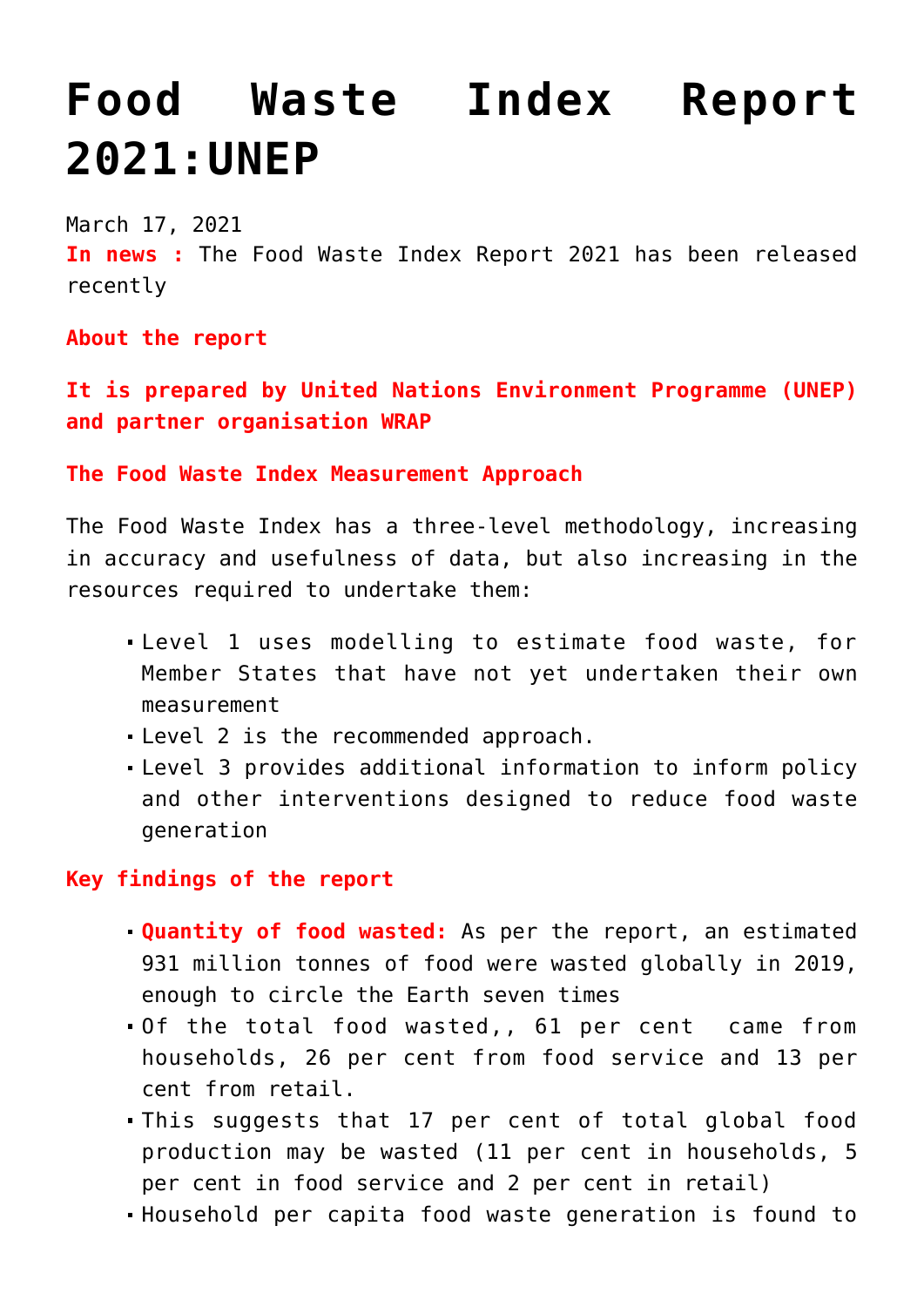be broadly similar across country income groups, suggesting that action on food waste is equally relevant in high, upper-middle and lower-middle income countries.

- Previous estimates of consumer food waste significantly underestimated its scale. While data doesn't permit a robust comparison across time, food waste at consumer level (household and food service) appears to be more than twice the previous FAO estimate
- There is insufficient data on the edible fraction of food waste to allow comparative analysis across country income groups, but even if inedible parts (bones, pits, eggshells, etc.) predominate in lower income countries, there is sufficient total food waste in these areas for circular approaches or other food waste diversion strategies to be important.
- As per the report, household food waste estimate in the US is 59 kg per capita per year, or 19,359,951 tonnes a year, while for China these estimates are 64 kg per capita per year or 91,646,213 tonnes a year.
- It highlights that most of the food waste comes from households, which discard 11 per cent of the total food available at the consumption stage of the supply chain.
- Food services and retail outlets waste 5 percent and 2 percent respectively.
- The UNEP report says that on a global per capita-level, 121 kgs of consumer level food is wasted each year, with 74 kgs of this happening in households
- Food waste and climate change: It said that food waste has substantial environmental, social and economic impacts. At a time when climate action is still lagging, 8-10 per cent of global greenhouse gas emissions are associated with food that is not consumed, when losses before consumer level are taken into account.
- The report finds that ith 690 million people affected by hunger in 2019, an estimate that is expected to rise sharply due to the COVID-19 pandemic, and three billion people unable to afford a healthy diet, consumers need